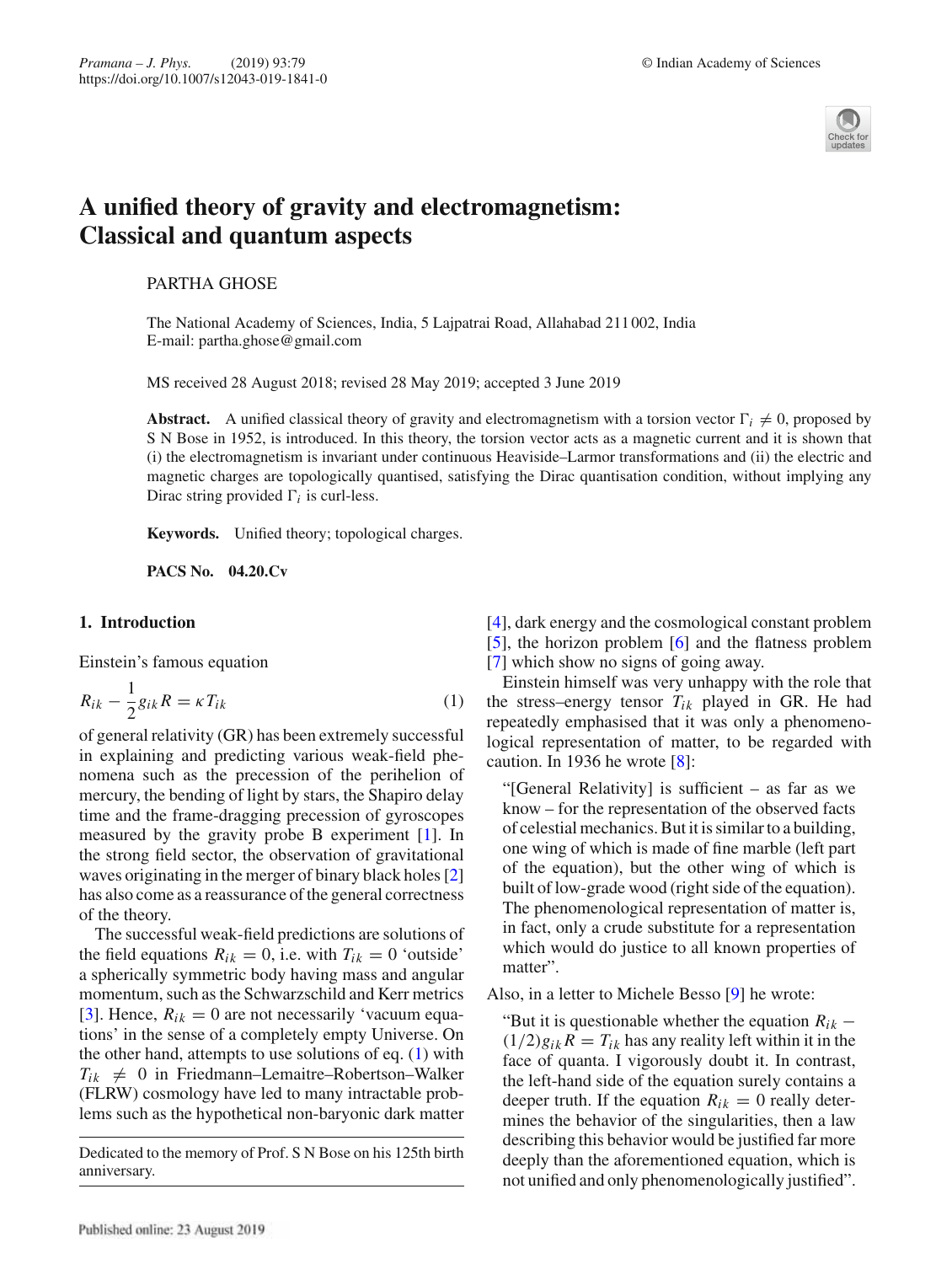These quotes show that the stress–energy tensor was unsatisfactory to Einstein for two reasons. First, it is not geometrical in nature like the left side of eq. (1) and hence not unified with it, and secondly, it does not reflect the quantum nature of matter and radiation. It is merely phenomenological, a placeholder for a more satisfactory theory of matter. This is why later on Einstein preferred to work with the equation  $R_{ik} = 0$  in which the matter appears as singularities and follow geodesics, though even this was a placeholder for a more satisfactory future theory of matter  $[10,11]$ .

It was therefore natural for him to try and construct a unified geometrical theory of all fields with the hope that the quantum features would emerge as consequences of the nonlinearity of the theory. The only known longrange interactions being electromagnetics and gravity, he sought to bring them under one umbrella. Now, in GR the number of independent variables is 10 (the 10 components of the metric tensor  $g_{\mu\nu}$ ). Hence, in order to incorporate electromagnetism into a unified theory, one needed additional variables. There were many options for this. After Weyl's and Kaluza's attempts at unification, it was Eddington [12] who first proposed to replace the metric as a fundamental concept by a non-symmetric affine connection  $\Gamma$  which could then be split into a symmetric and an antisymmetric parts. However, Einstein [13], supported by Schrödinger [14], extended the idea to include also a non-symmetric metric *g*. Just as passing beyond the Euclidean geometry gravitation makes its appearance, so going beyond the Riemannian geometry electromagnetism appears 'naturally' as the antisymmetric part of the metric 'without requiring any higher dimensional space'.

A problem with such unified theories is that the symmetry between gravity and electromagnetism is actually badly broken in the Universe, the electromagnetic interaction being enormously stronger than gravity ( $\alpha/\alpha_G =$  $10^{36}$ ) [15]. In high-energy physics, where unified gauge field theories have proved extremely successful, the differences in coupling strengths and masses emerge as effects of spontaneous symmetry breaking, i.e. symmetries broken by the ground state of the system, not the Lagrangian. In classical unified theories of gravity and electromagnetism with a stress tensor *Tik* representing matter/energy, the problem can be easily taken care of by simply multiplying the electromagnetic source current by a dimensional parameter while retaining the full geometric symmetry of the Lagrangian and therefore the unity of the two forces. However, in theories without the matter/energy stress tensor preferred by Einstein, this is not possible, and some geometric symmetry has to be broken to generate the stress tensor with a source current as a purely geometric aspect of the nonlinear field equations. The purpose of this paper is to consider one such theory (to be made more explicit in  $\S3$ ) and work out some of its striking consequences. To lead up to it, a unified theory with maximal symmetry will be presented first in the next section to set the scene for the non-maximal variant.

# **2. A maximally symmetric unified theory with**  $T_{ik} = 0$

Let  $U_4$  be a smooth manifold with signature  $(-, +, +)$  $+, +$ ) and endowed with a non-symmetric affine connection  $\Gamma$  and a non-symmetric metric g. Let

$$
R_{ik} = \Gamma^{\alpha}_{ik,\alpha} - \Gamma^{\alpha}_{i\alpha,k} + \Gamma^{\xi}_{ik}\Gamma^{\lambda}_{\xi\lambda} - \Gamma^{\xi}_{i\lambda}\Gamma^{\lambda}_{\xi k}
$$
 (2)

be the non-symmetric curvature tensor. Let us also define

$$
\Gamma^{\lambda}_{(ik)} = \frac{1}{2} (\Gamma^{\lambda}_{ik} + \Gamma^{\lambda}_{ki}),
$$
\n(3)

$$
\Gamma^{\lambda}_{[ik]} = \frac{1}{2} (\Gamma^{\lambda}_{ik} - \Gamma^{\lambda}_{ki}),
$$
\n(4)

$$
\Gamma_l = \frac{1}{2} (\Gamma_{l\lambda}^{\lambda} - \Gamma_{\lambda l}^{\lambda}).
$$
\n(5)

 $\Gamma^{\lambda}_{[ik]}$  is called the Cartan torsion tensor. Following Einstein [16], let us put  $\Gamma_l = 0$  because it is not determined by any equation in the theory. Similarly, let

$$
\bar{g}^{(ik)} = \frac{1}{2}\sqrt{-g}(g^{ik} + g^{ki}),\tag{6}
$$

$$
\bar{g}^{[ik]} = \frac{1}{2}\sqrt{-g}(g^{ik} - g^{ki}).
$$
\n(7)

To restrict the number of possible covariant terms in a non-symmetric theory, Einstein [16] imposed 'transposition invariance' and 'λ-transformation invariance' on the theory. Let  $\tilde{\Gamma}_{ik}^{\lambda} = \Gamma_{ki}^{\lambda}$  and  $\tilde{g}_{ik} = g_{ki}$ . Then terms that are invariant under the simultaneous replacements of  $\Gamma_{ik}^{\lambda}$  and  $g_{ik}$  by  $\tilde{\Gamma}_{ik}^{\lambda}$  and  $\tilde{g}_{ik}$ , respectively, are called transposition invariants. For example, the tensor  $R_{ik}$  (2) is not transposition invariant because it is transposed to

$$
\tilde{R}_{ik} = \Gamma^{\alpha}_{ki,\alpha} - \Gamma^{\alpha}_{\alpha i,k} + \Gamma^{\xi}_{ki} \Gamma^{\lambda}_{\xi\lambda} - \Gamma^{\xi}_{\lambda i} \Gamma^{\lambda}_{k\xi}.
$$
 (8)

Next, define the transformations

$$
\Gamma_{kl}^{i'} = \Gamma_{kl}^i + \delta_k^i \lambda_{,l},
$$
  
\n
$$
g^{ik'} = g^{ik},
$$
\n(9)

where  $\lambda$  is an arbitrary function of the coordinates. Then  $R_{ik}$  (eq. (2)) is  $\lambda$ -transformation invariant (or projective invariant). What this means is that a theory characterised by  $R_{ik}$  cannot determine the  $\Gamma$ -field completely but only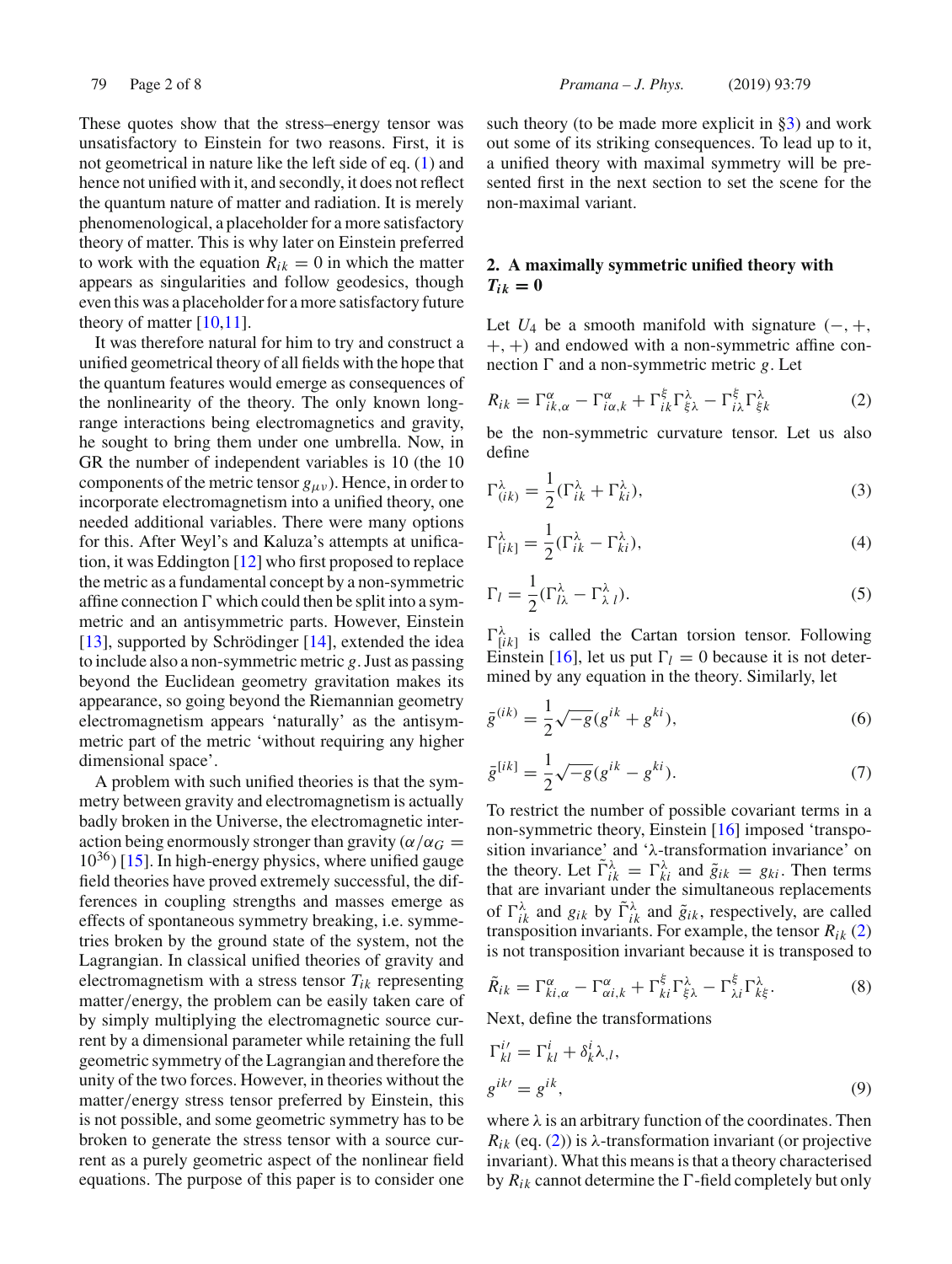up to an arbitrary function  $\lambda$ . Hence, in such a theory,  $\Gamma$  and  $\Gamma'$  represent the same field. Further, this ' $\lambda$ transformation' produces a non-symmetric  $\Gamma'$  from a  $\Gamma$ that is symmetric or antisymmetric in the lower indices. Hence, the symmetry condition for  $\Gamma$  loses its objective significance. This sets the ground for a genuine unification of gravity and electromagnetism, the former determined by the symmetric part and the latter by the antisymmetric part of the action.

Let us write the simplest transposition invariant and λ-transformation invariant Lagrangian [17]:

$$
\mathcal{L} = \frac{1}{2}\sqrt{-g}(g^{ik}R_{ik} + \tilde{g}^{ik}\tilde{R}_{ik}),
$$
\n(10)

which can be expressed as (see Appendix A)

$$
\mathcal{L} = \bar{g}^{(ik)}(R_{(ik)} - \Gamma^{\lambda}_{[i\xi]}\Gamma^{\xi}_{[\lambda k]}) + \bar{g}^{[ik]}\Gamma^{\lambda}_{[ik];\lambda}
$$
(11)

$$
:= \bar{g}^{(ik)} R'_{(ik)} + \bar{g}^{[ik]} \Gamma^{\lambda}_{[ik];\lambda}.
$$
 (12)

The variation of the action  $\int \mathcal{L} d^4x$  holding  $\bar{g}^{(ik)}$  and  $\bar{g}^{[ik]}$  constant at once implies

$$
R'_{(ik)} = R_{(ik)} - \Gamma^{\lambda}_{[ik]} \Gamma^{\xi}_{[\lambda k]} = 0, \qquad (13)
$$

$$
\Gamma^{\lambda}_{[ik];\lambda} = 0. \tag{14}
$$

It can also be shown (see Appendix A) using the variational principle that the equation connecting  $g$  and  $\Gamma$  in this non-symmetric theory is

$$
\bar{g}^{ik}_{,\lambda} + \bar{g}^{i\alpha} \Gamma^{\prime k}_{\lambda\alpha} + \bar{g}^{\alpha k} \Gamma^{\prime i}_{\alpha\lambda} - \bar{g}^{ik} \Gamma^{\alpha}_{(\lambda\alpha)} = 0, \qquad (15)
$$

where

$$
\Gamma_{\lambda\alpha}^{ik} = \Gamma_{(\lambda\alpha)}^{k} + \Gamma_{[\lambda\alpha]}^{k},
$$
  
\n
$$
\Gamma_{\alpha\lambda}^{ij} = \Gamma_{(\alpha\lambda)}^{i} + \Gamma_{[\alpha\lambda]}^{i}
$$
  
\nand further that

and further that

$$
\bar{g}_{,\alpha}^{[i\alpha]} = 0. \tag{16}
$$

The last equation can be interpreted as Maxwell's equations for electrodynamics by identifying  $\bar{g}^{[ik]}$  with the dual electromagnetic field  $\tilde{F}^{ik}$ . The electric current is given by

$$
j^{i} = \frac{1}{3!} \epsilon^{i\nu\lambda\rho} (\bar{g}_{\lbrack\nu\lambda\rbrack,\rho} + \bar{g}_{\lbrack\lambda\rho\rbrack,\nu} + \bar{g}_{\lbrack\rho\nu\rbrack,\lambda})
$$
  
= 0. (17)

The current vanishes because of the Bianchi identity in the first line. Hence, this theory describes the free electromagnetic fields with the same strength as gravity.

The equation sets  $(13)$ – $(16)$  are the fundamental equations of the theory.

Note that the Ricci tensor  $R'_{(ik)}$  in the theory, which is flat, has an additional term compared to the GR Ricci tensor  $R(i_k)$ . Clearly, the additional curvature has its origin in the torsion in the manifold *U*4.

In this context, the scepticism expressed by Pauli concerning a unified theory of this kind in his classic book 'Theory of relativity' [18] is worth recalling:

"Whether the field equations of this theory, which are based on the formal postulates of  $\lambda$ -invariance and of transposition invariance without any obvious geometrical and physical meaning, can actually be connected with physics at all, is rather doubtful."

We shall see in the next section how the connection to physics can be established by breaking one of the symmetries, namely λ-invariance.

# **3. A non-maximally unified theory with**  $T_{ik} = 0, \Gamma_i \neq 0$

In this section we shall relax the Einstein condition  $\Gamma_i$  = 0 and consider a more general form of unified theory proposed by Bose [17] in 1952. Bose's Lagrangian

$$
\mathcal{L} = \sqrt{-g} [g^{ik} R_{ik} + \tilde{g}^{ik} \tilde{R}_{ik}] + a \bar{g}^{(ik)} \Gamma_i \Gamma_k
$$
  
+  $b \bar{g}^{[ik]} (\Gamma_{i,k} - \Gamma_{k,i})$  (18)

has two additional terms to the maximally symmetric Lagrangian (10) with *a* and *b* being two arbitrary dimensionless parameters. Projective or  $\lambda$ -invariance would require *a* to vanish but not *b*. Since  $a \neq 0$  in Bose's theory, it is only transposition invariant. Equations (13) and (14) are modified to

$$
\mathcal{R}_{ik} = R_{(ik)} - Q_{i\xi}^{\lambda} Q_{\lambda k}^{\xi} + x \Gamma_i \Gamma_k
$$
  
=  $R_{(ik)} - \Gamma_{[i\xi]}^{\lambda} \Gamma_{[\lambda k]}^{\xi} + a \Gamma_i \Gamma_k = 0,$  (19)

$$
Q_{[ik];\lambda}^{\lambda} - y(\Gamma_{i,k} - \Gamma_{k,i}) = 0,
$$
\n(20)

where

$$
Q_{ik}^{\lambda} = \Gamma_{[ik]}^{\lambda} + \frac{1}{3} \delta_i^{\lambda} \Gamma_k - \frac{1}{3} \delta_k^{\lambda} \Gamma_i,
$$
 (21)

$$
Q_{ik;\lambda}^{\lambda} = Q_{ik,\lambda}^{\lambda} - Q_{ik}^{\lambda} \Gamma_{(\lambda k)}^{\xi} - Q_{\xi k}^{\lambda} \Gamma_{(i\lambda)}^{\xi} + Q_{ik}^{\xi} \Gamma_{(\xi\lambda)}^{\lambda}
$$
\n(22)

and  $x = a + (1/3)$ ,  $y = (1/6) - b$ . Hence, the new Ricci tensor  $\mathcal{R}_{ik}$  is also flat though the Universe has other fields than gravity, and is hence not empty. Note that one can also write eq. (19) in the form

$$
R_{(ik)} = (\Gamma^{\lambda}_{[i\xi]}\Gamma^{\xi}_{[\lambda k]} - a\Gamma_i\Gamma_k) := \kappa \left(T_{ik} - \frac{1}{2}g_{(ik)}T\right),\tag{23}
$$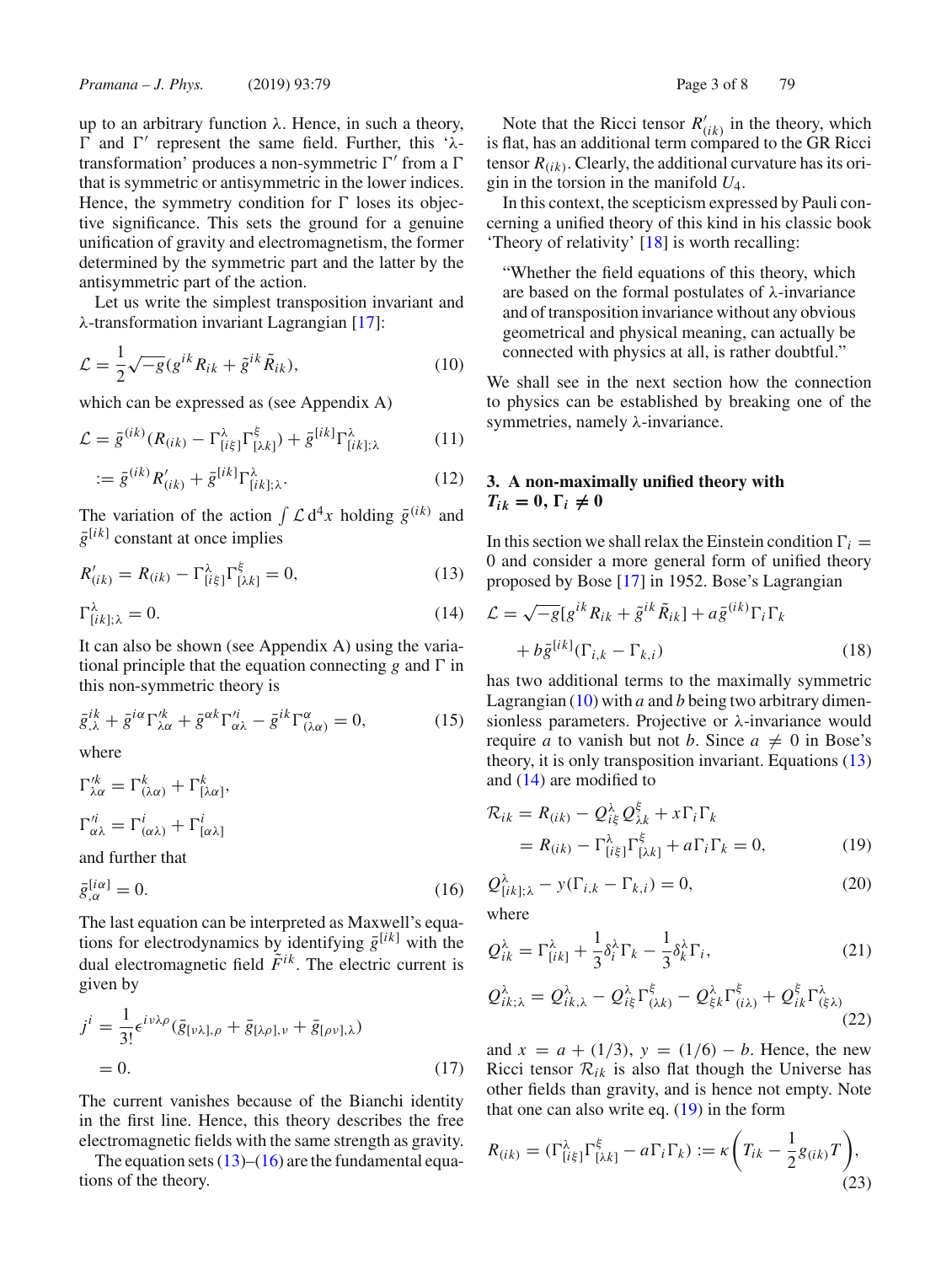where  $\kappa = 8\pi G/c^4$  is the Einstein constant, which shows that  $\kappa^{-1}(\Gamma_{[i\xi]}^{\lambda}\Gamma_{[\lambda k]}^{\xi} - a\Gamma_{i}\Gamma_{k})$  can be interpreted as a traceless stress tensor. As will be seen presently, the torsion vector  $\Gamma_i$  is basically the source current of the dual electromagnetic field.

Equation (19) will lead to corrections to the Schwarzschild and Kerr metrics that are analogous to the Reissner–Nordström and Kerr–Newman metrics.

The variational principle is a little more complex because  $Q_{i\lambda}^{\lambda} = 0$  and all the 24 components of  $Q_{ik}^{\lambda}$  are not independent, and consequently one has to use a set of Lagrange multipliers *k<sup>i</sup>* [17]. As shown in Appendix B the equations connecting the  $g$ 's and  $\Gamma$ 's in this case are of the form

$$
g^{ik}_{,\lambda} + g^{i\alpha} \Gamma_{\lambda\alpha}^{\prime\prime k} + g^{\alpha k} \Gamma_{\alpha\lambda}^{\prime\prime i} = 3 g^{ik} \Phi_{\lambda},\tag{24}
$$

$$
\Phi_{\lambda} = \frac{1}{2} g_{[\lambda \beta]} k^{\beta},\tag{25}
$$

where

$$
\Gamma_{\lambda\alpha}^{\prime\prime k} = \Gamma_{(\lambda\alpha)}^k + Q_{\lambda\alpha}^k + \frac{1}{\sqrt{-g}} (g_{\lambda\beta} k^{\beta} \delta_{\alpha}^k - g_{\beta\alpha} k^{\beta} \delta_{\lambda}^k),
$$
  

$$
k^{\beta} = -\frac{1}{2} \left(\frac{x}{3y}\right) \sqrt{-g} g^{(\beta\alpha)} \Gamma_{\alpha}.
$$
 (26)

Equation (16) is modified to (see Appendix B)

$$
\bar{g}_{,\alpha}^{[i\alpha]} = 6k^i = 3\theta \bar{g}^{(ij)}\Gamma_j, \quad \theta = -\frac{x}{3y}, \quad y \neq 0. \tag{27}
$$

Thus,  $\Gamma^i$  turns out to be the source of dual electromagnetic field unless  $x = 0$ , i.e.  $a = -1/3$  and  $k^i = 0$ . If  $\Gamma_l = k_l = 0$ , one gets back the maximally unified theory. By multiplying  $\Gamma_i$  by the dimensional parameter  $\zeta = \sqrt{\mu_0/\kappa}$ , where  $\mu_0$  is free space permeability, we get

$$
\tilde{F}^{i\alpha}_{,\alpha} = j^i_m,\tag{28}
$$

where  $j_m^i = 3\theta \zeta \Gamma^i$  is the magnetic source current which is automatically conserved because  $\tilde{F}^{i\alpha} = -\tilde{F}^{\alpha i}$ . Defining  $F_{kl} = \epsilon_{kli\alpha} \tilde{F}^{i\alpha}$ , we have

$$
\partial^k F_{kl} = \partial^k \epsilon_{kli\alpha} \tilde{F}^{i\alpha} := j_l,
$$
\n(29)

where  $j_l$  is the electric source current which is also automatically conserved. Hence, using the definitions  $\alpha_G =$ *Gm*<sup>2</sup><sub>*p*</sub>/*hc* and  $\alpha = e^2/\hbar c$ , we get  $\alpha/\alpha_G = e^2/m_p^2$  =  $10^{36}$  in Planck units in which  $G = c = \hbar = 4\pi\epsilon_0 = 1$ .

Equations (28) and (29) constitute the complete set of Maxwell equations in the presence of the two geometric source currents:

79 Page 4 of 8 *Pramana – J. Phys.* (2019) 93:79

$$
\vec{\nabla} \times \vec{B} - \frac{1}{c^2} \frac{\partial \vec{E}}{\partial t} = \vec{j}, \quad \vec{\nabla} \cdot \vec{E} = \rho_e,
$$
 (30)

$$
\vec{\nabla} \times \vec{E} + \frac{\partial B}{\partial t} = -\vec{j}_m, \quad \vec{\nabla} \cdot \vec{B} = \rho_m.
$$
 (31)

The two Bianchi identities that must be satisfied are

$$
F_{\mu\nu,\lambda} + F_{\nu\lambda,\mu} + F_{\lambda\mu,\nu} = 0,\tag{32}
$$

$$
\tilde{F}_{\mu\nu,\lambda} + \tilde{F}_{\nu\lambda,\mu} + \tilde{F}_{\lambda\mu,\nu} = 0.
$$
\n(33)

These identities are consistent with the inhomogeneous Maxwell equations provided one makes the following identifications:

$$
F^{0i} = -(E^i - E'^i), \quad F^{ij} = -\epsilon^{ijk}(B_k - B'_k), \tag{34}
$$

$$
\tilde{F}^{0i} = (B^i - B'^i), \quad \tilde{F}^{ij} = \epsilon^{ijk} (E_k - E'_k),
$$
\n(35)

where  $(E', B')$  are auxiliary fields which also satisfy the inhomogeneous Maxwell equations:

$$
\vec{\nabla} \cdot \vec{E}' = \rho_e, \quad \vec{\nabla} \times \vec{E}' + \frac{\partial \vec{B}'}{\partial t} = -\vec{j}_m,
$$
 (36)

$$
\vec{\nabla} \cdot \vec{B}' = \rho_m, \quad \vec{\nabla} \times \vec{B}' - \frac{1}{c^2} \frac{\partial E'}{\partial t} = \vec{j}, \tag{37}
$$

so that  $F^{0i}$  and  $\tilde{F}^{0i}$  satisfy the free Maxwell equations. One can define potentials  $A^{\mu} = (\phi/c, \vec{A}), \vec{B}_m$ and  $A^{\prime \mu} = (\phi^{\prime}/c, \vec{A}^{\prime}), \vec{B}^{\prime}_m$  through the relations

$$
\vec{E} = -\frac{\partial \vec{A}}{\partial t} - \vec{\nabla}\phi,\tag{38}
$$

$$
\vec{E}' = -\frac{\partial A'}{\partial t} - \vec{\nabla}\phi',\tag{39}
$$

$$
\vec{B} = \vec{\nabla} \times \vec{A} + \vec{B}_m, \quad \vec{B}_m = -\vec{\nabla}\tilde{\phi}, \tag{40}
$$

$$
\vec{B}' = \vec{\nabla} \times \vec{A}' + \vec{B}'_m, \quad \vec{B}'_m = -\vec{\nabla}\tilde{\phi}' \tag{41}
$$

with the conditions

$$
\Box \vec{A} = \nabla^2 \vec{A} - \frac{1}{c^2} \frac{\partial^2 \vec{A}}{\partial t^2} = -\vec{j},
$$
  
\n
$$
\partial_{\mu} A^{\mu} = \vec{\nabla} \cdot \vec{A} + \frac{1}{c^2} \frac{\partial \phi}{\partial t} = 0,
$$
\n(42)

$$
\Box \vec{A}' = \nabla^2 \vec{A}' - \frac{1}{c^2} \frac{\partial^2 \vec{A}'}{\partial t^2} = -\vec{j},
$$
  

$$
\partial_{\mu} A'^{\mu} = \vec{\nabla} \cdot \vec{A}' + \frac{1}{c^2} \frac{\partial \phi'}{\partial t} = 0,
$$
 (43)

$$
\nabla^2 \phi - \frac{1}{c^2} \frac{\partial^2 \phi}{\partial t^2} = -\rho_e,
$$
  

$$
\nabla^2 \phi' - \frac{1}{c^2} \frac{\partial^2 \phi'}{\partial t^2} = -\rho_e,
$$
 (44)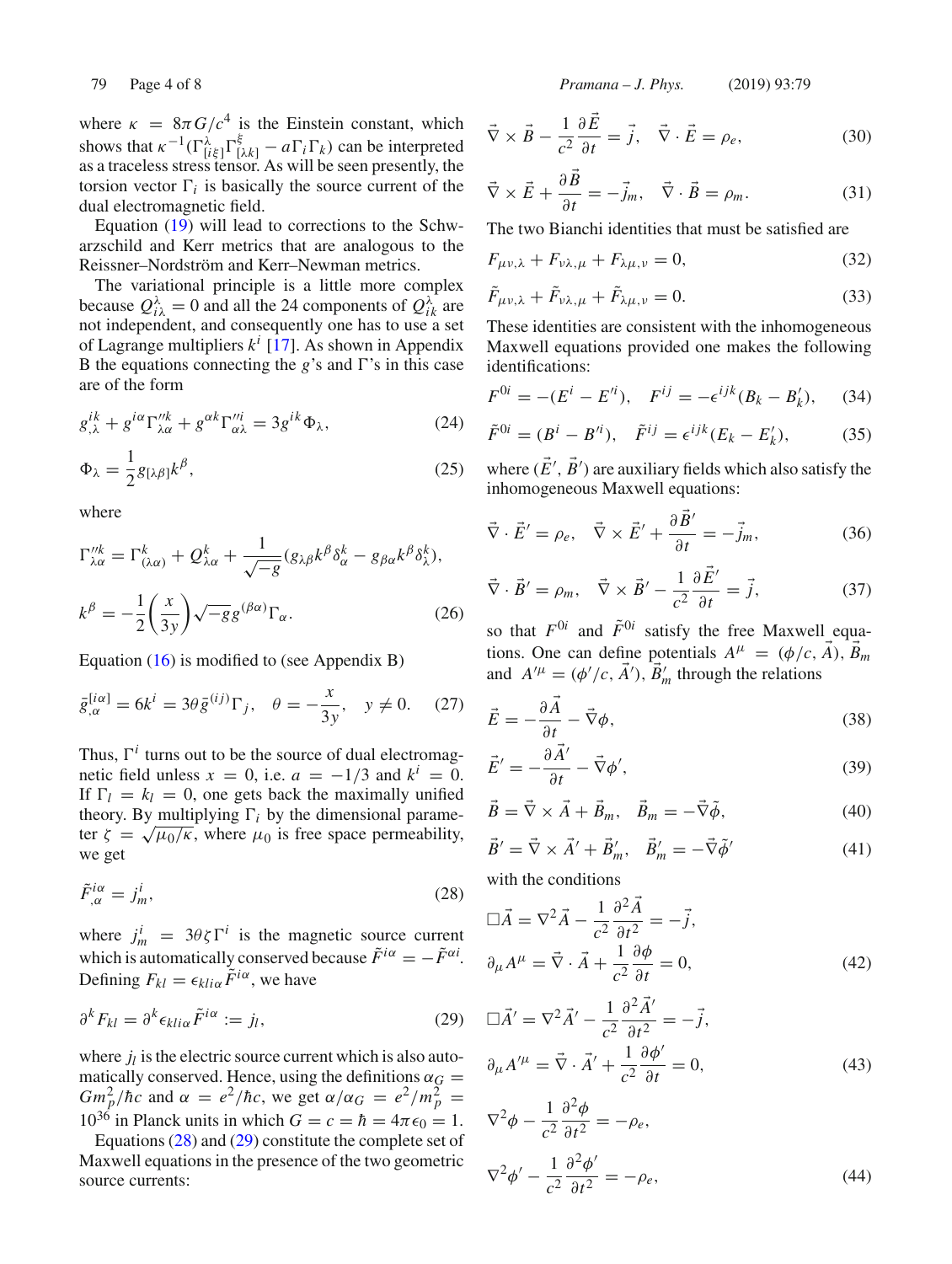*Pramana – J. Phys.* (2019) 93:79 Page 5 of 8 79

$$
\frac{\partial \vec{B}_m}{\partial t} = \frac{\partial \vec{B}'_m}{\partial t} = -\vec{j}_m,\tag{45}
$$

so that both sets of Maxwell equations  $(30)$ ,  $(31)$ , (36) and (37) are satisfied. Thus,  $\vec{A}' = \vec{A} + \vec{K}$  and  $\phi' = \phi + \kappa$ , where  $\vec{K}$  is a constant vector and  $\kappa$  a constant scalar.

The fields are invariant under the gauge transformations  $\vec{A} \rightarrow \vec{A} + \vec{\nabla}\chi$ ,  $\phi \rightarrow \phi - \partial \chi/\partial t$ , where  $\chi$  is any twice differentiable function of  $(\vec{x}, t)$  that satisfies the equation  $\Box \chi = 0$ .

Notice that eq. (31) implies that the magnetic field *B* can no longer be just ∇× *A* as in standard electrodynamics – there must be an additional curl-free field  $\vec{B}_m$  as in  $(40)$  satisfying condition  $(45)$ . This is in accordance with the Helmholtz decomposition theorem which states that any sufficiently smooth vector field falling off to zero at infinity can be uniquely written as the sum of two vector fields, one divergence-free (solenoidal) and the other curl-free (irrotational). Consequently, the curl-free field  $B_m$  can be ignored only at the cost of introducing a singularity, as shown by Dirac [19]. Dirac's famous solution is

$$
\vec{A} = \frac{q_m(1 - \cos \theta)}{r \sin \theta} \hat{\phi}, \quad \theta \neq \pi \tag{46}
$$

in spherical polar coordinates. This has a line of singularity along the negative *z*-axis characterised by  $\theta$  =  $\pi$ . This is the Dirac string. Such a singular solution becomes unnecessary in the presence of the curl-free field  $B_m$ . Using eq. (45) one can write

$$
\vec{B}_m = -\int_{\vec{x}=\text{const}} \vec{j}_m \, dt + \vec{B}_0,
$$
  

$$
\vec{B}_0 = \text{constant vector},
$$
 (47)

so that on using the continuity equation for  $\vec{j}_m$  one has

$$
\vec{\nabla} \cdot \vec{B} = \vec{\nabla} \cdot \vec{B}_m = \rho_m. \tag{48}
$$

This solution is different from the ones proposed by Wu and Yang [20] based on fibre bundle theory and by Cabibbo and Ferrari [21] based on a double potential. It is interesting to note that in all these solutions a single potential describing the magnetic field of a monopole throughout all space (as used by Dirac) is replaced by two potentials.

The presence of  $\Gamma_i$  makes the electrodynamics invariant under continuous transformations:

$$
\vec{E} \to \vec{E}' = \vec{E} \cos \theta - \vec{B} \sin \theta, \tag{49}
$$

$$
\ddot{B} \to \dot{B}' = \dot{E}\sin\theta + \dot{B}\cos\theta,\tag{50}
$$

where  $0 \le \theta \le \pi/2$ . Hence,

$$
\vec{j}' = \vec{j}\cos\theta - \vec{j}_m\sin\theta,\tag{51}
$$

$$
\vec{j}'_m = \vec{j} \sin \theta + \vec{j}_m \cos \theta,\tag{52}
$$

$$
\rho'_e = \rho_e \cos \theta - \rho_m \sin \theta,\tag{53}
$$

$$
\rho'_m = \rho_e \sin \theta + \rho_m \cos \theta. \tag{54}
$$

For  $\theta = \pi/2$  one has  $\vec{E} \rightarrow -\vec{B}, \vec{B} \rightarrow \vec{E}, (\rho_e, \vec{j}) \rightarrow$  $(-\rho_m, -\vec{j}_m), (\rho_m, \vec{j}_m)$  →  $(\rho_e, \vec{j})$  [22,23]. This shows that there is complete equivalence and continuous freedom in the choice of electric and magnetic quantities.

#### 3.1 *Quantisation*

Note that  $(\rho_m, \rho_e)$  are time components of the corresponding four currents which are determined in terms of continuous fields (see eqs  $(17)$  and  $(27)$ ). Also, note that no condition has been imposed so far on  $\Gamma_i$ . Instead of imposing the Einstein condition  $\Gamma_i = 0$  if one imposes the weaker condition

$$
\Gamma_{i,k} - \Gamma_{k,i} = 0,\tag{55}
$$

but  $b \neq 0$ , then like  $\mathcal{R}_{ik} = 0$ ,  $Q_{[ik];\lambda}^{\lambda} = 0$ , and one immediately gets a very interesting result, namely that  $\Gamma_i$ , and hence the magnetic source current  $j_{mi}$  =  $\zeta \Gamma_i$  is an 'irrotational' or curl-less axial vector. Let  $S = \mathbb{R}^3 \setminus \{(0, 0, z \leq 0)|z \in \mathbb{R}\}\$ be the usual threedimensional space with the negative *z*-axis, along which  $\Gamma \neq 0$  removed. Then the curl-less vector  $\Gamma =$  $-\vec{\nabla}\tilde{\Phi}$ ,  $\nabla^2\tilde{\Phi} = 0$  has vortex solutions  $\vec{\Gamma} = \vec{e}_{\phi}/r$  where  $\vec{e}_{\phi}$  is a unit vector and the integral over a unit counterclockwise circular path *C* in the *x y* plane enclosing the origin is

$$
\frac{1}{2\pi} \oint_C \vec{\Gamma} \cdot \vec{e}_{\phi} d\phi = n, \quad n \in \mathbb{Z},
$$
 (56)

where *n* is a winding number which can be interpreted as the number of magnetic charges enclosed by the unit circle. For  $n = 1$  one has a single magnetic charge, i.e. a magnetic monopole carrying some charge *g*. It is a straightforward consequence of condition (55). Because of the Larmor–Heaviside symmetry, there is also an electric monopole, i.e. a particle carrying electrical charge *e*. Thus, particles emerge as topological charges. The product *eg* has the dimension of action and the fundamental unit of action in nature being the Planck constant *h*, it follows that  $eg/h = \text{constant}$ , which is essentially the topological basis of Dirac quantisation.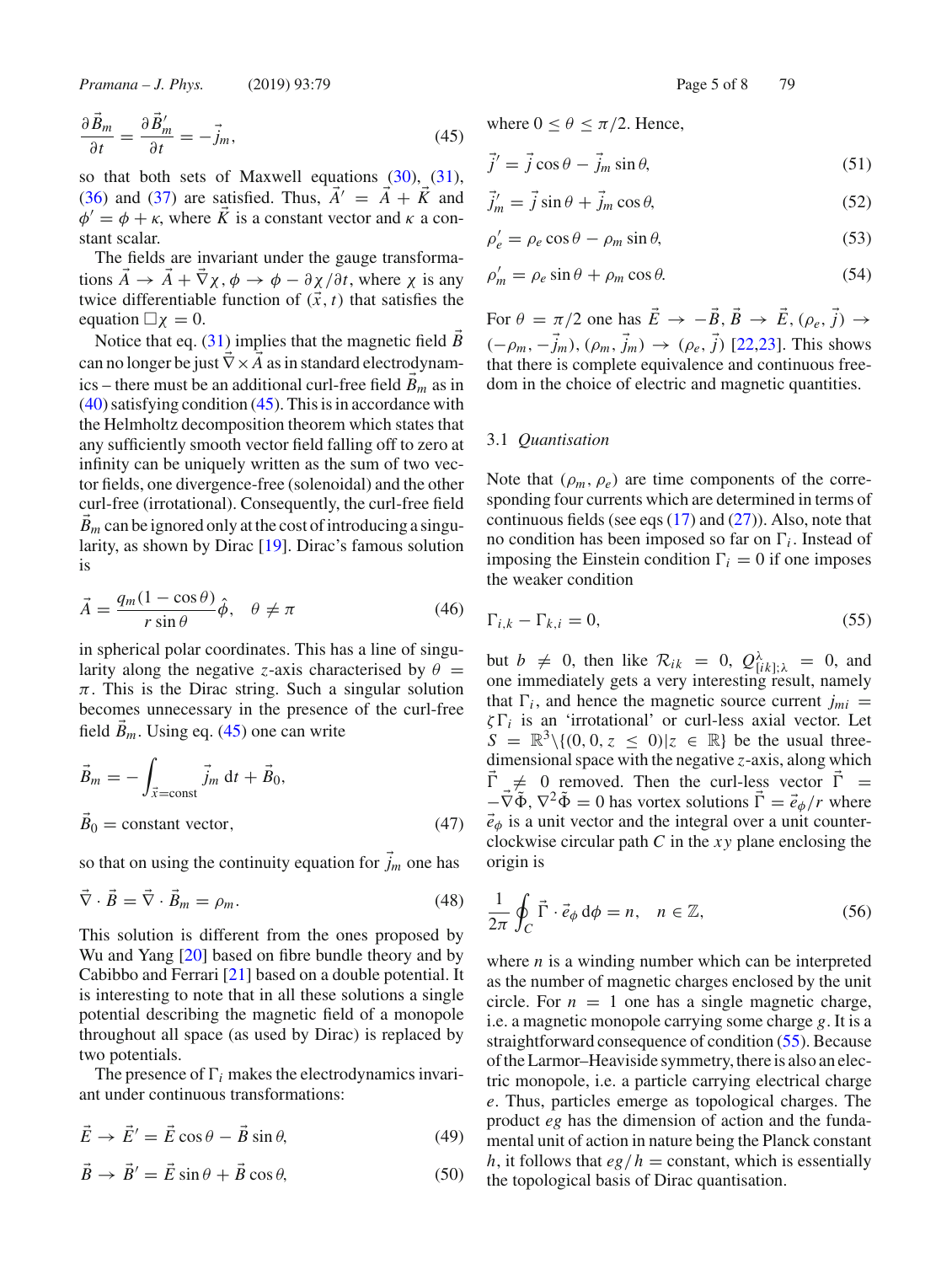# **4. Concluding remarks**

A remarkable feature of Bose's unified theory with  $T_{ik} = 0$ ,  $\Gamma_i \neq 0$  is the occurrence of topological charges satisfying the Dirac quantisation condition without implying any Dirac string, provided  $\Gamma_i$  is curl-less. Thus, Einstein's dream of deriving quanta from a unified geometric theory of continuous fields is at least partially realised. Magnetic monopoles are also predicted by other unified gauge theories [24,25], and hence the failure so far to detect them remains a deep puzzle in physics.

It must be emphasised that if  $a = b = 0$  as in the theory with maximal symmetry, none of the above results can be derived.

Bose proposed his theory in 1952. He worked out many of the mathematical results given in this paper (eqs  $(18)$ – $(27)$  and Appendix B). I have endeavoured to derive some new and interesting consequences of his theory, namely the two Bianchi identities, the presence of magnetic charges and currents without Dirac strings, the complete equivalence and freedom in the choice of electric and magnetic quantities in the theory, gauge invariance and, most strikingly, the topological quantisation of charge as a consequence of adding condition (55) on  $\Gamma_i$  not considered by Bose. This type of quantisation is not possible in a theory with  $\Gamma_i = 0$ . The presence of the magnetic current  $\zeta \theta \Gamma_i$  also provides a natural classical theory of magnetism in the Universe originating in a non-zero torsion vector. Magnetism is ubiquitous in the Universe, and primordial magnetic fields are specially important for probing the physics of the early Universe [26].

# **Acknowledgements**

The author wishes to acknowledge very helpful comments by one of the referees which have led to some revisions in the presentation, particularly relating to symmetry breaking and Dirac strings. He is deeply indebted to Prof. S N Bose for his suggestion to look at some of his old papers to see if they have any modern relevance. The present work is a result of that search. The author also is thankful to the National Academy of Sciences, India, for a grant.

# **Appendix A**

The straightforward algebra gives

$$
\mathcal{L} = \frac{1}{2} \sqrt{-g} (g^{ik} R_{ik} + \tilde{g}^{ik} \tilde{R}_{ik})
$$

$$
= [\bar{g}^{(ik)} (R_{ik} + \tilde{R}_{ki}) + \bar{g}^{[ik]} (R_{ik} - \tilde{R}_{ki})]
$$

$$
= \bar{g}^{(ik)}[R_{ik} - \Gamma^{\lambda}_{[i\xi]} \Gamma^{\xi}_{[\lambda k]}]
$$
  
+  $\bar{g}^{[ik]}(\Gamma^{\lambda}_{[ik],\lambda} - \Gamma^{\lambda}_{[i\lambda],k} + \Gamma^{\xi}_{ik} \Gamma^{\lambda}_{\xi\lambda} - \Gamma^{\xi}_{i\lambda} \Gamma^{\lambda}_{\xi k}$   
-  $\Gamma^{\xi}_{ki} \Gamma^{\lambda}_{\lambda\xi} + \Gamma^{\xi}_{\lambda i} \Gamma^{\lambda}_{k\xi}$   
=  $\bar{g}^{(ik)}[R_{ik} - \Gamma^{\lambda}_{[i\xi]} \Gamma^{\xi}_{[\lambda k]}] + \bar{g}^{[ik]}[\Gamma^{\lambda}_{ik;\lambda}].$  (A1)

Following ref. [17] but using  $\Gamma_{\mu} = 0$ , let

$$
\mathcal{L} = H + \frac{dX^{\lambda}}{dx^{\lambda}}
$$
 (A2)

with

(*ik*)

$$
X^{\lambda} = \bar{g}^{(ik)} \Gamma^{\lambda}_{(ik)} - \bar{g}^{(ik)} \Gamma^k_{(ik)} + \bar{g}^{[ik]} \Gamma^{\lambda}_{[ik]},
$$
  
\n
$$
H = -\bar{g}^{(ik)}_{,\lambda} \Gamma^{\lambda}_{(ik)} + \bar{g}^{(i\lambda)}_{,\lambda} \Gamma^k_{(ik)}
$$
  
\n
$$
+ \bar{g}^{(ik)} (\Gamma^{\xi}_{(ik)} \Gamma^{\lambda}_{(\xi\lambda)} - \Gamma^{\xi}_{(i\lambda)} \Gamma^{\lambda}_{(\xi k)}
$$
  
\n
$$
- \Gamma^{\lambda}_{[i\xi]} \Gamma^{\xi}_{[\lambda k]}) - \bar{g}^{[ik]}_{,\lambda} \Gamma^{\lambda}_{[ik]}
$$
  
\n
$$
+ \bar{g}^{[ik]} [-\Gamma^{\lambda}_{[i\xi]} \Gamma^{\xi}_{(\lambda k)}
$$
  
\n
$$
- \Gamma^{\lambda}_{[i\xi]} \Gamma^{\xi}_{(i\lambda)} + \Gamma^{\xi}_{[ik]} \Gamma^{\lambda}_{(\xi\lambda)}].
$$

Thus, *H* is free of the partial derivatives of  $\Gamma^{\lambda}_{(ik)}$  and  $\Gamma_{[ik]}^{\lambda}$ , and the four-divergence term in the action integral is equal to a surface integral at infinity on which all arbitrary variations are taken to vanish.

The variations of *H* with respect to  $\Gamma^{\lambda}_{(ik)}$  and  $\Gamma^{\lambda}_{[ik]}$ give

$$
\bar{g}^{(ik)}_{,\lambda} + \bar{g}^{(i\alpha)}\Gamma^k_{(\lambda\alpha)} + \bar{g}^{(\alpha k)}\Gamma^i_{(\alpha\lambda)} - \bar{g}^{(ik)}\Gamma^{\alpha}_{(\lambda\alpha)}
$$
\n
$$
= -[\bar{g}^{[i\alpha]}\Gamma^k_{[\lambda\alpha]} + \bar{g}^{[\alpha k]}\Gamma^i_{[\alpha\lambda]}],
$$
\n
$$
\bar{g}^{[ik]}_{,\lambda} + \bar{g}^{[i\alpha]}\Gamma^k_{(\lambda\alpha)} + \bar{g}^{[\alpha k]}\Gamma^i_{(\alpha\lambda)} - \bar{g}^{[ik]}\Gamma^{\alpha}_{(\lambda\alpha)}
$$
\n
$$
= -[\bar{g}^{(i\alpha)}\Gamma^k_{[\lambda\alpha]} + \bar{g}^{(\alpha k)}\Gamma^i_{[\alpha\lambda]}].
$$
\n(A4)

On adding  $(A3)$  and  $(A4)$ , we get

$$
\begin{split} \bar{g}^{ik}_{,\lambda} + \bar{g}^{i\alpha} (\Gamma^k_{(\lambda\alpha)} + \Gamma^k_{[\lambda\alpha]}) + \bar{g}^{\alpha k} (\Gamma^i_{(\alpha\lambda)} + \Gamma^i_{[\alpha\lambda]}) \\ &- \bar{g}^{ik} \Gamma^{\alpha}_{(\lambda\alpha)} = 0. \end{split} \tag{A5}
$$

This can be written as

$$
\bar{g}^{ik}_{,\lambda} + \bar{g}^{i\alpha} \Gamma'^{k}_{\lambda\alpha} + \bar{g}^{\alpha k} \Gamma'^{i}_{\alpha\lambda} - \bar{g}^{ik} \Gamma^{\alpha}_{(\lambda\alpha)} = 0,
$$
  
\n
$$
\Gamma'^{k}_{\lambda\alpha} = \Gamma^{k}_{(\lambda\alpha)} + \Gamma^{k}_{[\lambda\alpha]},
$$
  
\n
$$
\Gamma'^{i}_{\alpha\lambda} = \Gamma^{i}_{(\alpha\lambda)} + \Gamma^{i}_{[\alpha\lambda]}.
$$
  
\nThis is eq. (15).  
\n(A6)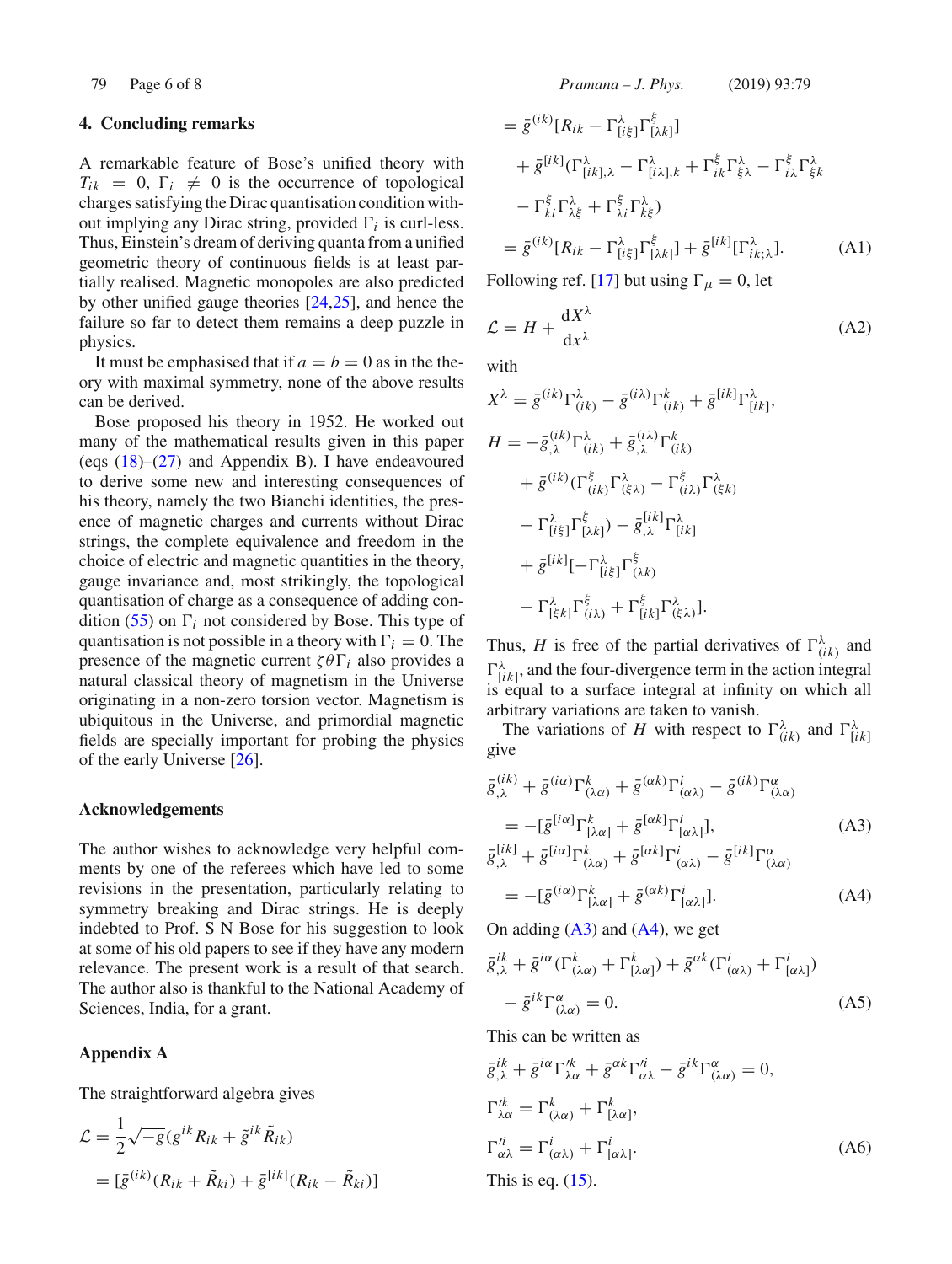By contracting  $(A6)$  once with respect to  $(k, \lambda)$ , then with respect to  $(i, \lambda)$ , and subtracting the equations term by term, one gets eq.  $(16)$ .

# **Appendix B**

In this appendix we shall use the Greek symbols  $\mu$ ,  $\nu$ instead of *i*, *k*. Define

$$
s^{\mu\nu} = \frac{1}{2}\sqrt{-g}(g^{\mu\nu} + g^{\nu\mu}) \equiv \frac{1}{2}(\bar{g}^{\mu\nu} + \bar{g}^{\nu\mu})
$$
  
\n
$$
= \frac{1}{2}\sqrt{-g}g^{(\mu\nu)},
$$
  
\n
$$
a^{\mu\nu} = \frac{1}{2}\sqrt{-g}(g^{\mu\nu} - g^{\nu\mu}) \equiv \frac{1}{2}(\bar{g}^{\mu\nu} - \bar{g}^{\nu\mu})
$$
  
\n
$$
= \frac{1}{2}\sqrt{-g}g^{[\mu\nu]}.
$$
  
\n(B2)

The equations of connection in the broken symmetric theory are obtained by writing

$$
\mathcal{L} = H + \frac{dX^{\lambda}}{dx^{\lambda}}
$$
 (B3)

with

$$
X^{\lambda} = s^{\mu\nu} \Gamma^{\lambda}_{(\mu\nu)} - s^{\mu\lambda} \Gamma^{\nu}_{(\mu\nu)} + a^{\mu\nu} Q^{\lambda}_{\mu\nu}
$$
  
+  $\frac{2}{3} a^{\mu\lambda} \Gamma_{\mu} + \Gamma^{\lambda},$   

$$
H = -s^{\mu\nu}_{,\lambda} \Gamma^{\lambda}_{(\mu\nu)} + s^{\mu\lambda}_{,\lambda} \Gamma^{\nu}_{(\mu\nu)}
$$
  
+  $s^{\mu\nu} (\Gamma^{\xi}_{(\mu\nu)} \Gamma^{\lambda}_{(\xi\lambda)} - \Gamma^{\xi}_{(\mu\lambda)} \Gamma^{\lambda}_{(\xi\nu)})$   
+  $s^{\mu\nu} (-Q^{\lambda}_{\mu\xi} Q^{\xi}_{\lambda\nu} + x \Gamma_{\mu} \Gamma_{\nu})$   
+  $s^{\mu\nu} \Gamma^{\lambda}_{(\mu\nu)} \Gamma_{\lambda} - a^{\mu\nu}_{,\lambda} Q^{\lambda}_{\mu\nu}$   
+  $a^{\mu\nu} (-Q^{\lambda}_{\mu\xi} \Gamma^{\xi}_{(\lambda\nu)} - Q^{\lambda}_{\xi\nu} \Gamma^{\xi}_{(\mu\lambda)} + Q^{\xi}_{\mu\nu} \Gamma^{\lambda}_{(\xi\lambda)})$   
-  $y a^{\mu\lambda}_{,\lambda} \Gamma_{\mu},$   

$$
Q^{\lambda}_{\mu\nu} = \Gamma^{\lambda}_{[\mu\nu]} + \frac{1}{3} \delta^{\lambda}_{\mu} \Gamma_{\nu} - \frac{1}{3} \delta^{\lambda}_{\nu} \Gamma_{\mu}.
$$
 (B4)

Note that

$$
\delta \int \frac{dX^{\lambda}}{dx^{\lambda}} d^4 x = \delta \int_{\sigma} X_{\lambda} d\sigma^{\lambda} = 0.
$$
 (B5)

Hence, only variations of *H* will contribute.

It is easy to see that variations of the function

$$
H - 2k^{\mu} \mathcal{Q}^{\lambda}_{\mu\lambda}, \tag{B6}
$$

where  $k^{\mu}$  is a four-vector Lagrange multiplier, with respect to  $\Gamma^{\lambda}_{(\mu\nu)}$ ,  $Q^{\lambda}_{\mu\nu}$  and  $\Gamma_{\mu}$  give, respectively, the three equations

$$
s^{\mu\nu}_{,\lambda} + s^{\mu\alpha} \Gamma^{\nu}_{(\lambda\alpha)} + s^{\alpha\nu} \Gamma^{\mu}_{(\alpha\lambda)} - s^{\mu\nu} \Gamma^{\alpha}_{(\lambda\alpha)}
$$
  
= 
$$
- [a^{\mu\alpha} Q^{\nu}_{\lambda\alpha} + a^{\alpha\nu} Q^{\mu}_{\alpha\lambda}],
$$
 (B7)

$$
a^{\mu\nu}_{,\lambda} + a^{\mu\alpha} \Gamma^{\nu}_{(\lambda\alpha)} + a^{\alpha\nu} \Gamma^{\mu}_{(\alpha\lambda)} - a^{\mu\nu} \Gamma^{\alpha}_{(\lambda\alpha)}
$$

$$
- k^{\mu} \delta^{\nu}_{\lambda} + k^{\nu} \delta^{\mu}_{\lambda} = -[s^{\mu\alpha} Q^{\nu}_{\lambda\alpha} + s^{\alpha\nu} Q^{\mu}_{\alpha\lambda}]
$$
(B8)

and

$$
ya^{\mu\nu}_{,\nu} + xs^{\mu\nu}\Gamma_{\nu} = 0. \tag{B9}
$$

It follows from the first two equations that

$$
s^{\mu\alpha}_{,\alpha} + s^{\alpha\beta} \Gamma^{\mu}_{(\alpha\beta)} + a^{\alpha\beta} Q^{\mu}_{\alpha\beta} = 0, \tag{B10}
$$

$$
a_{,v}^{\mu\nu} = 3k^{\mu}.
$$
 (B11)

Hence, it follows from eq.  $(B9)$  and the last equation that

$$
k^{\mu} = \theta s^{\mu\nu} \Gamma_{\nu}, \quad \theta = -\frac{x}{3y}, \tag{B12}
$$

$$
k^{\mu}_{,\mu} = 0. \tag{B13}
$$

Equations (B11) and (B12) result in eq.  $(27)$  in §3. Adding  $(B7)$  and  $(B8)$ , we get

$$
\bar{g}^{\mu\nu}_{,\lambda} + \bar{g}^{\mu\alpha} (\Gamma^{\nu}_{(\lambda\alpha)} + Q^{\nu}_{\lambda\alpha}) + \bar{g}^{\alpha\nu} (\Gamma^{\mu}_{(\alpha\lambda)} + Q^{\mu}_{\alpha\lambda})
$$

$$
- \bar{g}^{\mu\nu} \Gamma^{\alpha}_{(\lambda\alpha)} = k^{\mu} \delta^{\nu}_{\lambda} - k^{\nu} \delta^{\mu}_{\lambda}, \tag{B14}
$$

where  $\bar{g}^{\mu\nu} = \sqrt{-g}g^{\mu\nu}$ . Multiplying (B14) by  $\bar{g}_{\mu\nu}$  and using the results

$$
\bar{g}^{\mu\nu}\bar{g}_{\mu\lambda} = \delta^{\nu}_{\lambda}, \quad \bar{g}^{\mu\nu}\bar{g}_{\lambda\nu} = \delta^{\mu}_{\lambda}, \quad Q^{\lambda}_{\alpha\lambda} = 0, \tag{B15}
$$

we first observe that

$$
\Gamma^{\alpha}_{(\lambda\alpha)} = \frac{|g|_{,\lambda}}{2\sqrt{-g}} + \frac{1}{2}(\bar{g}_{\lambda\beta} - \bar{g}_{\beta\lambda})k^{\beta}
$$

$$
\equiv \frac{|g|_{,\lambda}}{2\sqrt{-g}} + \bar{g}_{[\lambda\beta]}k^{\beta}.
$$
(B16)

Hence, dividing (B14) by  $\sqrt{-g}$ , and also using (B16) and the results

$$
g^{\mu\alpha}g_{\beta\alpha}k^{\beta} = k^{\mu} \text{ and } g^{\alpha\nu}g_{\alpha\beta}k^{\beta} = k^{\nu}, \qquad (B17)
$$

we get

$$
g_{,\lambda}^{\mu\nu} + g^{\mu\alpha} \left( \Gamma_{(\lambda\alpha)}^{\nu} + Q_{\lambda\alpha}^{\nu} + \frac{1}{\sqrt{-g}} (g_{\lambda\beta} k^{\beta} \delta_{\alpha}^{\nu} - g_{\beta\alpha} k^{\beta} \delta_{\lambda}^{\nu}) \right) + g^{\alpha\nu} \left( \Gamma_{(\alpha\lambda)}^{\mu} + Q_{\alpha\lambda}^{\mu} + \frac{1}{\sqrt{-g}} (g_{\alpha\beta} k^{\beta} \delta_{\lambda}^{\mu} - g_{\beta\lambda} k^{\beta} \delta_{\alpha}^{\mu}) \right) = 3 g^{\mu\nu} \frac{g_{[\lambda\beta]} k^{\beta}}{\sqrt{-g}}.
$$
 (B18)